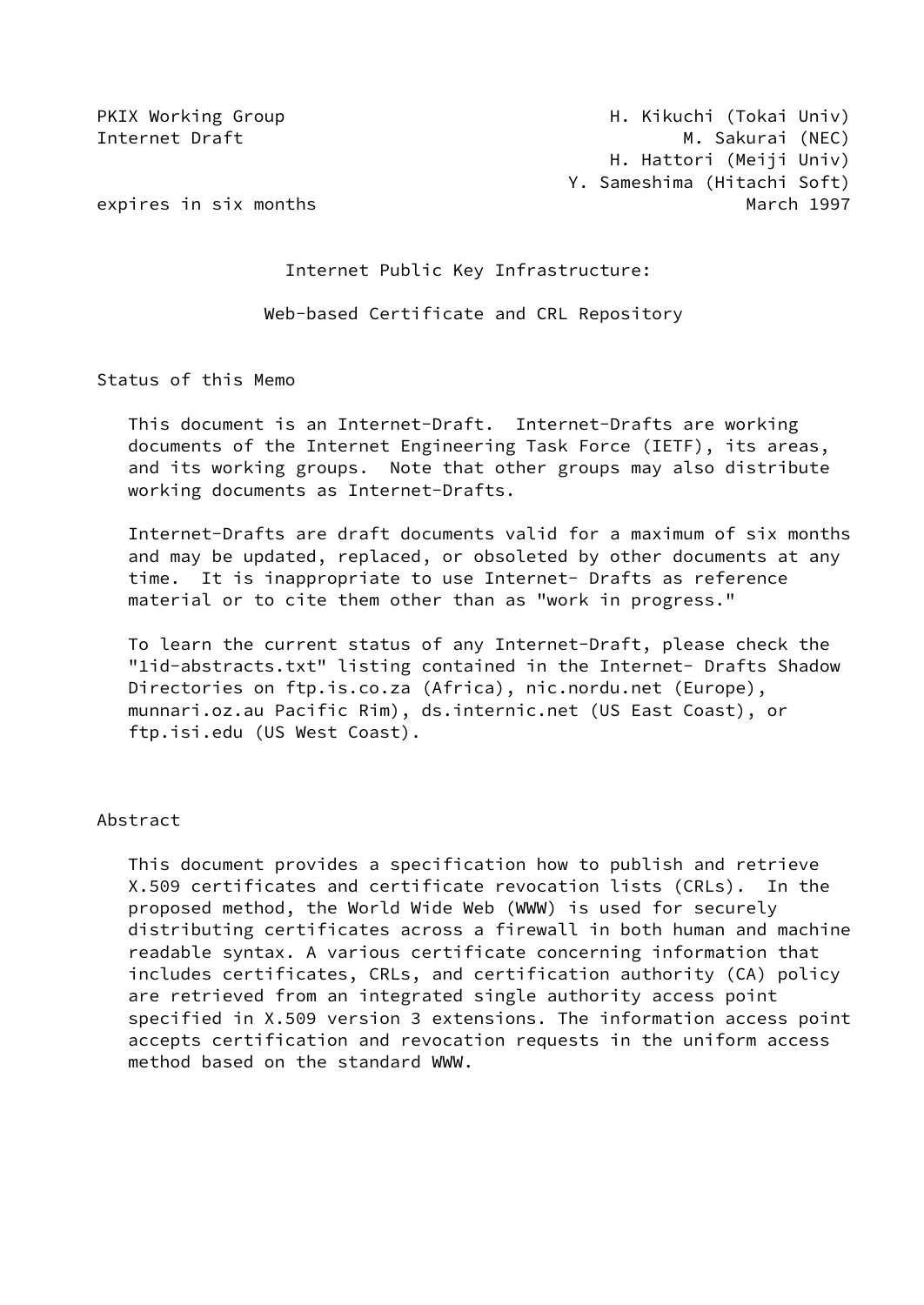## <span id="page-1-0"></span>[1](#page-1-0). Introduction

 The first attempt for security enhancement of the Internet applications was electrionic mail. The Privacy Enhanced Mail (PEM) defined in [RFC-1421, 1422, 1423 and 1424] proposed X.509 public key certificates and hierarchically structured certification authorities (CAs), which are then adopted in MOSS [[MOSS\]](#page-17-0) and S/MIME [S/MIME]. These security protocols, however, require that a sender has to convey many certificates needed to certify its validity from a receiver because of the lack of certificates repository. Therefore, a big challenge to establish Public Key Infrastructure (PKI) is made by specifying profiles of the X.509 version 3 certificate and version 2 CRL  $[PKIX-1]$  $[PKIX-1]$ . The PKI working group also proposed certificate management protocols in  $[PKIX-3]$  $[PKIX-3]$ , in which wide range of CA information format called PKI messages are defined by  $ASN.1$   $[ASN.1]$  $[ASN.1]$  that makes processing easier for management software, and simple socket based transport protocols.

 However, in the practical point of view, the socket based transport protocol is problematic. First, most commercial organization have a firewall, which prevents intruder from gaining access to internal LAN and might reject PKI message transfer. For this reason, they shall provide a proxy service for each protocol. Second problem is confidentiality of PKI messages. Although most PKI message are public information, the initializing message such as certification or revocation requests require an extra capability of message encryption for achieving confidentiality. The third problem is the scaleability, which makes the service available in the wide scale networks. The requirement involves reducing traffic cost by a certificates cashing or a distributed database. The last problem is ASN.1 based definition which forces Basic Encoding Rule (BER) to transfer a PKI messages. For easier implementation, human readable encoding rule is appropriate.

 To meet these requirements, this document defines World Wide Web (WWW) based certification and CRL repository. Since WWW is now one of the major application in the internet, almost all internet users can use it even if the site they belong has a firewall against intruders. The WWW provides some useful facilities for PKI; an information cashing by both a proxy server and client software, a secure transport layer service for confidentiality, a flexible request forwarding which can be used in CA and CA communication, and human readable and easier manipulating message format.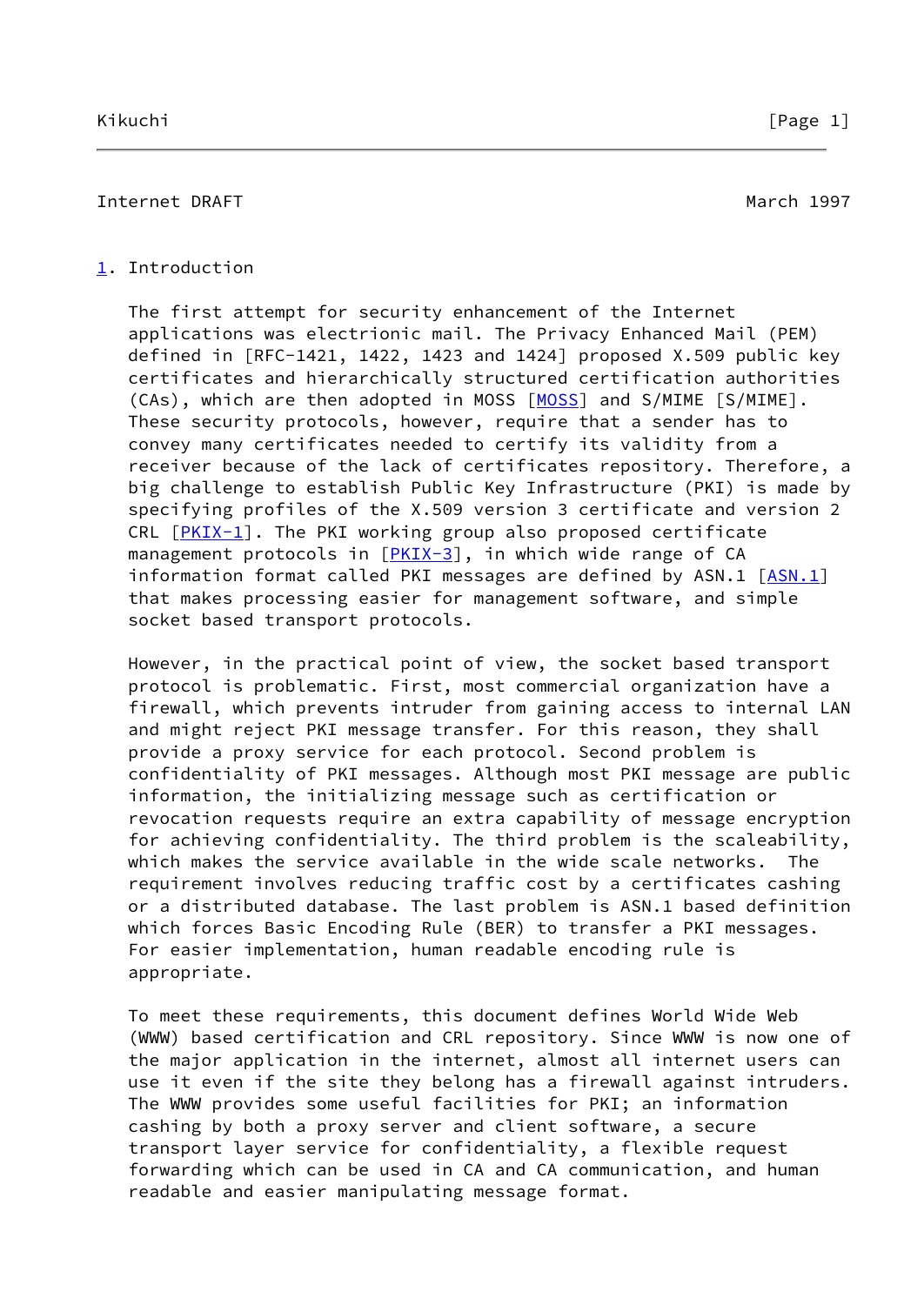#### Internet DRAFT March 1997

<span id="page-2-0"></span>[2](#page-2-0). Basic Definition, Requirements and Assumptions

## <span id="page-2-1"></span>[2.1](#page-2-1) Overview

 This document suppose simple restricted hierarchical certificate infrastructure rather than complicated CA web. Figure 1 shows an example of hierarchy of Publishing Authority (PAs), where PA2 has two subordinary PAs, PA1 and PA2, and PA1 has two users having certificate Cert1 and Cert2, respectively.

 Every certificate has one information access point (IAP) from which any information with regards to users can be retrieved. The PA is responsible for all information it publishes. Thus, it also provides on-line validation service with and without CRLs. The PA certificate, which may be identical to the standard CA certificate, also has upper IAP entry. There is no different in IAP syntax among end entity, PA and CA. None of user and PAs publish certificate by theirselves, that is, subject information access extension is not necessary. The IAP specification is defined in [Section 2.2](#page-3-0).

 The communication between entities was based on Hyper Text Transfer Protocol (HTTP) and its variation. The Hyper Text Markup Language is used as message format. Note that a subordinate entity is subject to be message sender and the higher entity just response to the requester. Thus, the coordinate entities never get direct communication with them. This assumption is convenient for conformance. The end entity and PA protocol is defined in [Section 3.](#page-6-0)

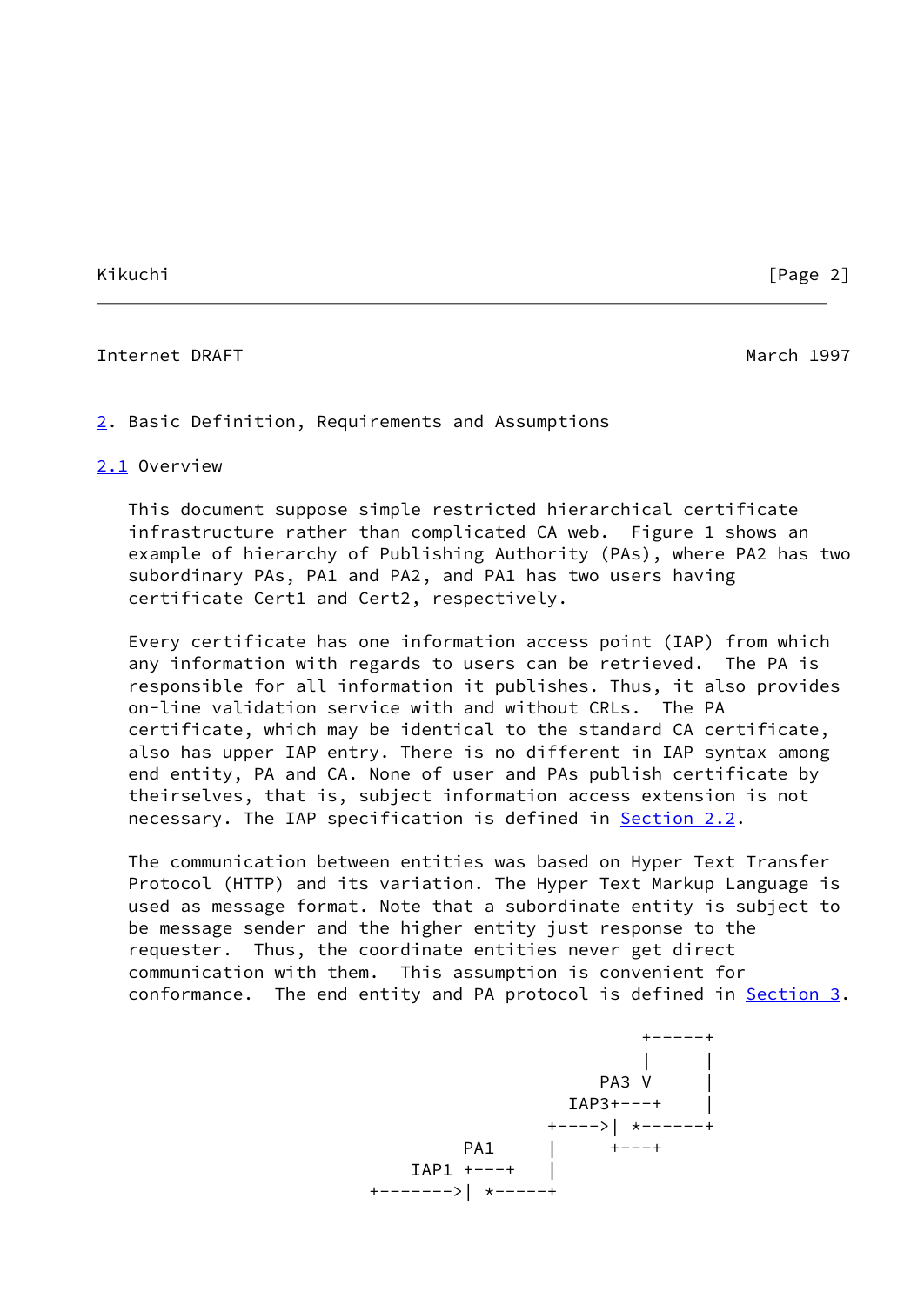



Kikuchi [Page 3]

## Internet DRAFT March 1997

<span id="page-3-0"></span>[2.2](#page-3-0) Requirement for PKI Application

 The PKI application needs certificates and CRL repository in the following three cases;

- 1. certificate retrieval. For example, a sender of secure message wants to retrieve the recipient's public key by which the message is to be encrypted.
- 2. certificate verification. The recipient of secure message check if the sender's certificate is not revoked by examining the corresponding CRL or asking the CA directly.
- 3. certificate and CRL publication. Soon after a certificate is issued by a CA, the new certificate shall be got access for anybody who wants it.

<span id="page-3-1"></span>[2.3](#page-3-1) Requirement for X.509 Version 3 Certificate and Extensions

 This proposal supposes that subset of X.509 Version 3 is used to form public key certificates. According to [PKIX1], the subject and issuer names in X.509 (v1) may be an empty sequence and subjectAltName and issuerAltName extensions (v3) shall be specified instead of the field. Even if the subject and issuer names are specified, the subjectAltName shall be given as an identification of certificate retrieval.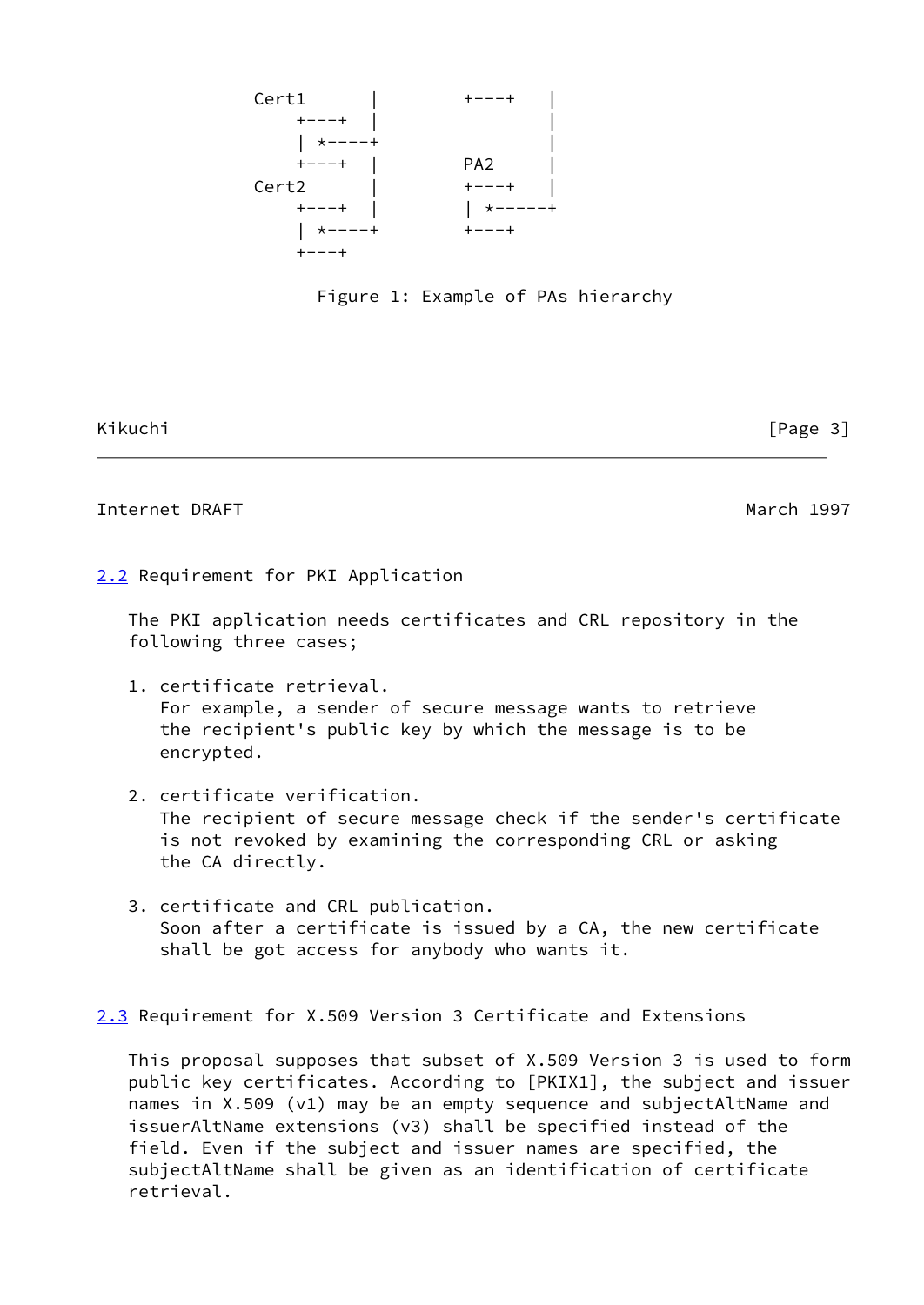Most PKI applications require many kinds of information about certificate including policy information, CRL, and CA information. In [PKIX1], several access methods are defined for each kind of information. However, it is not so often case that a certain application has multiple access methods to PKI. Therefore, this document assumes that PKI application has an uniform access method of HTTP for for the simplification of PKI protocol.

 As the same reason, the subjectInfoAccess, the authrotyInfoAccess and the caInfoAccess can be unified to the authorityInfoAccess. The subjectInfoAccess may be meaningless because a PKI user needs the information access point in two cases; (1) when it wants to verify the sender's certificate after it receives a secure message, or (2) when it wants to retrieve its recipient's certificate before it sends. In the first case, he/she cannot believe any information provided by the subjectInfoAccess, which the sender itself specify, and thus may be altered. Hence, he/she shall use the authrotyInfoAccess instead of the subjectInfoAccess. The other case,

Kikuchi **[Page 4]** 

## Internet DRAFT March 1997

 he/she has not yet known the subject information access point which is to be specified the recipient's certificate, which shall be retrieved from any authrotyInfoAccess point she/he knows. Once PKI user gets the recipient's certificate, the subjectInfoAccess is no longer necessary for him/her. Consequently, the subjectInfoAccess is useless.

 The AuthorityInfoAccess contains at least one AccessDescription in which the accessMethod and accessLocation shall specify httpID and appropriately URL that accepts "POST" method.

If this proposal is used, a standard certificate must specify

- authorityInfoAccess,

shall specify

- subjectAltName,
- issuerAltName,

may specify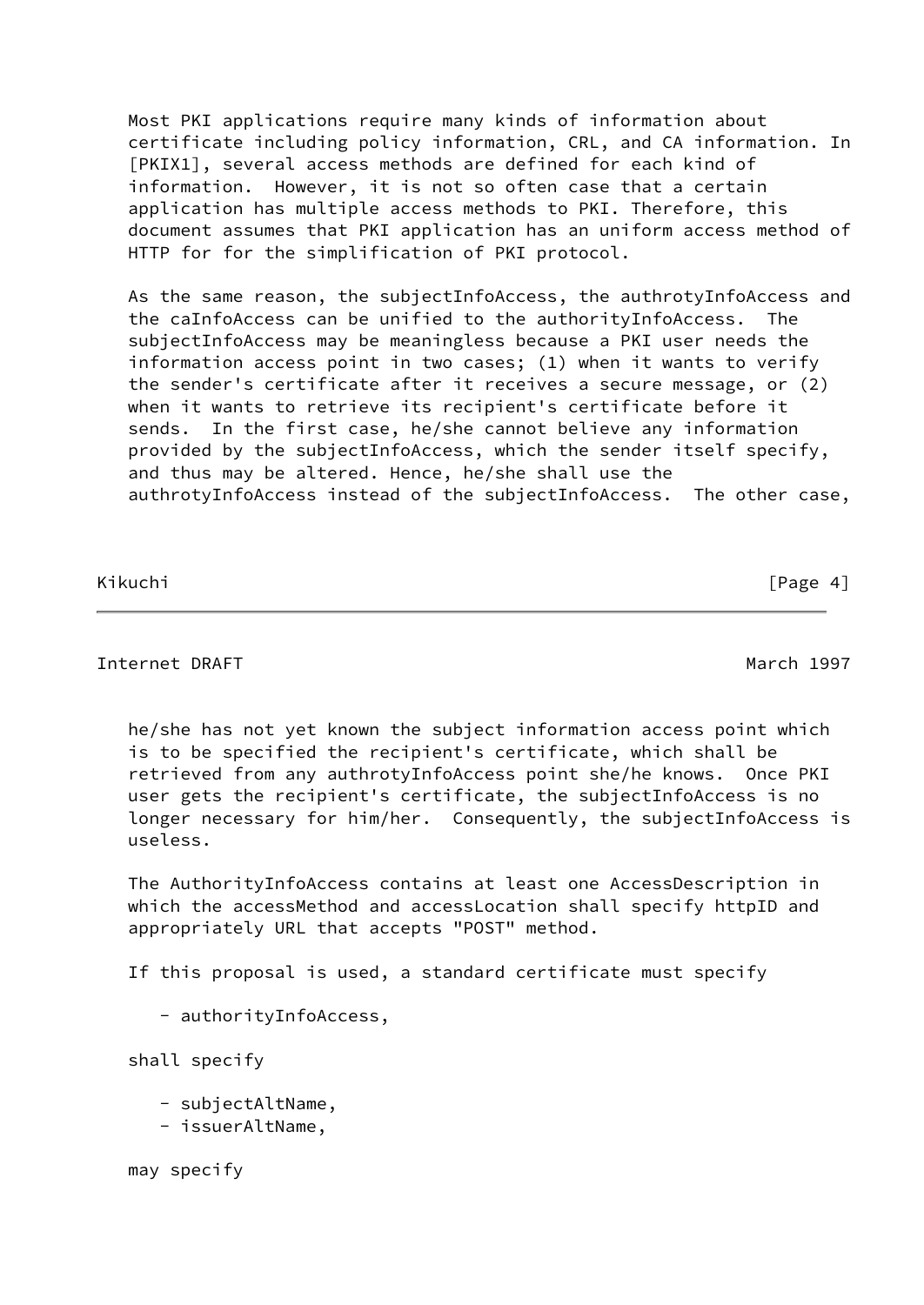- authorityKeyIdentifier,
- subjectKeyIdentifier,
- keyUsage,
- privateKeyUsagePeriod,
- certificagtePolicies,
- basicConstraints,
- nameConstraints,
- policyConstraints,

must not specify for avoiding confusion

- cRLDistributionPoints,
- policyMappings,
- subjectDirectoryAttributes,
- subjectInfoAccess,
- authorityInfoAccess,
- caInfoAccess.

<span id="page-5-0"></span>[2.4](#page-5-0) Requirement for Publishing Authority

 Since the number of PKI user increases step by step, the set of CAs always have to keep communicating with each other. Moreover, the number of CA also increases slightly, so, the hierarchical CAs structure is proposed in  $[REC1422]$ . Where, the root CA is required to update all CAs and to manage the access path.

Kikuchi [Page 5]

Internet DRAFT March 1997

 However, in practice, at the entrance to the Internet every organization has a firewall facility which restricts internet access to a particular application, service, and host in order for security consideration. Thus, generally, an CA runs within the firewall and only communicates with internal PKI users. Therefore, we need a publishing authority (PA) that is set up for each CA and works as a certificate repository outside of the firewall. Figure 2 shows this structure.

 The transaction between particular entities can be easily restricted by a firewall, thus, it does not spoil the security of CA. An internal static information access point provides a simple and uniform access method for PKI users. Any information stored in external PA is not secret information and may be different to that of internal PA.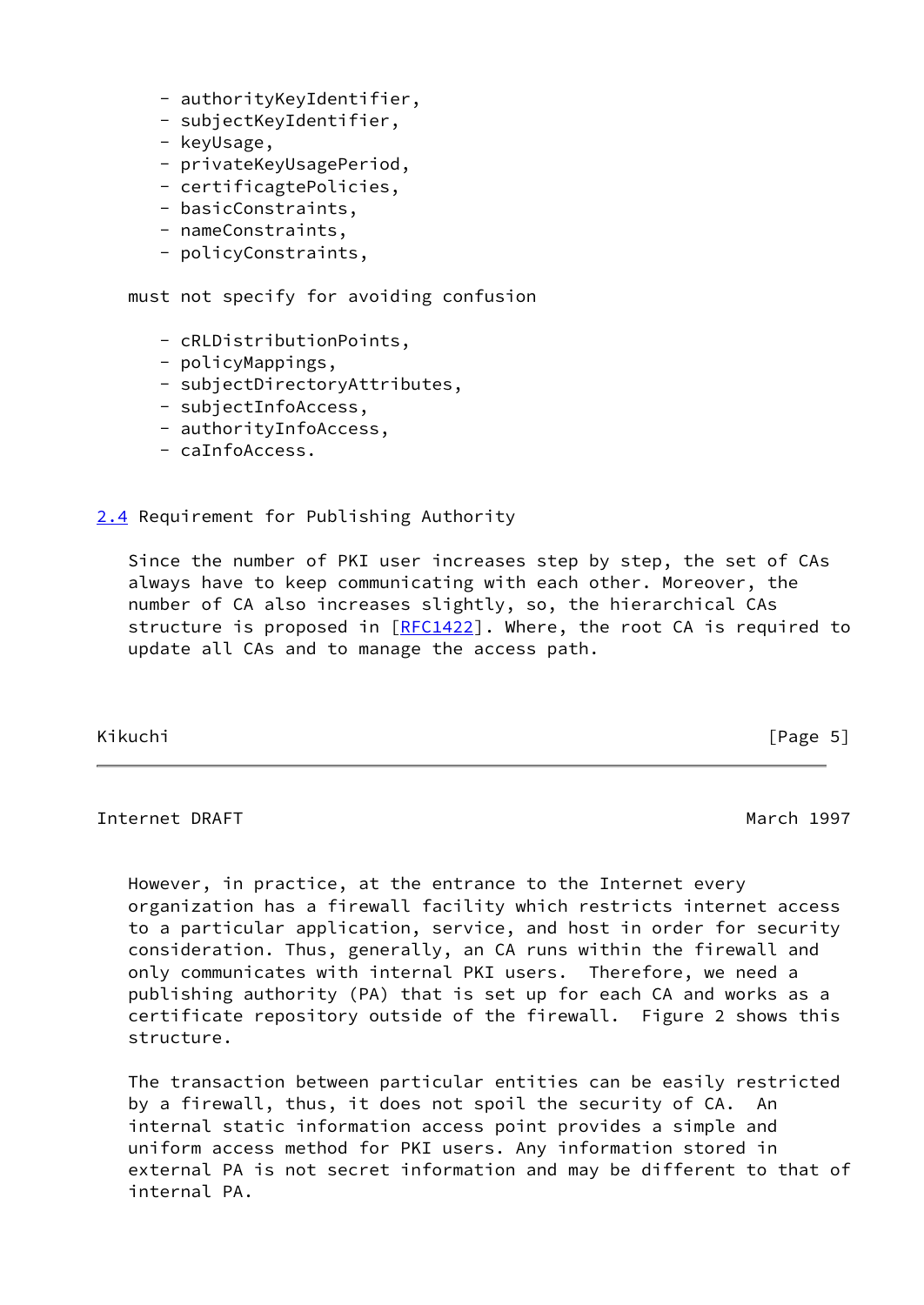

Figure 2. Relationship between PA and CA

- <span id="page-6-0"></span>[3](#page-6-0). Transport Protocol
- <span id="page-6-1"></span>[3.1](#page-6-1) Information Access

 Information access point (IAP) is specified by the subjectInfoAccess field in certificate extension. The IAP is a point from which certificates are distributed and on-line verification service is provided.

 The PA server can be implemented as a standard HTTP server which enables CGI facility. The IAP server works as PA, CRL distribution point, policy repository, verification server, and certificate repository. The PA server management certificates in a specific closed organization, and communicates with upper PA server which knows the all subordinate PA server's location.

 A PKI application points at least one IAP so as to retrieve locations of other IAPs.

Kikuchi [Page 6]

Internet DRAFT March 1997

 An information transfer is based on HTTP with method POST. Thus, the typical query is formated as follows;

> POST IAP/queryType HTTP/1.0 name1=value1&name2=value2&...&namen=valuen

 where "queryType" is a type of query and a pair of "name" and "value" are used to send PKI message. All fields are subject to be formed in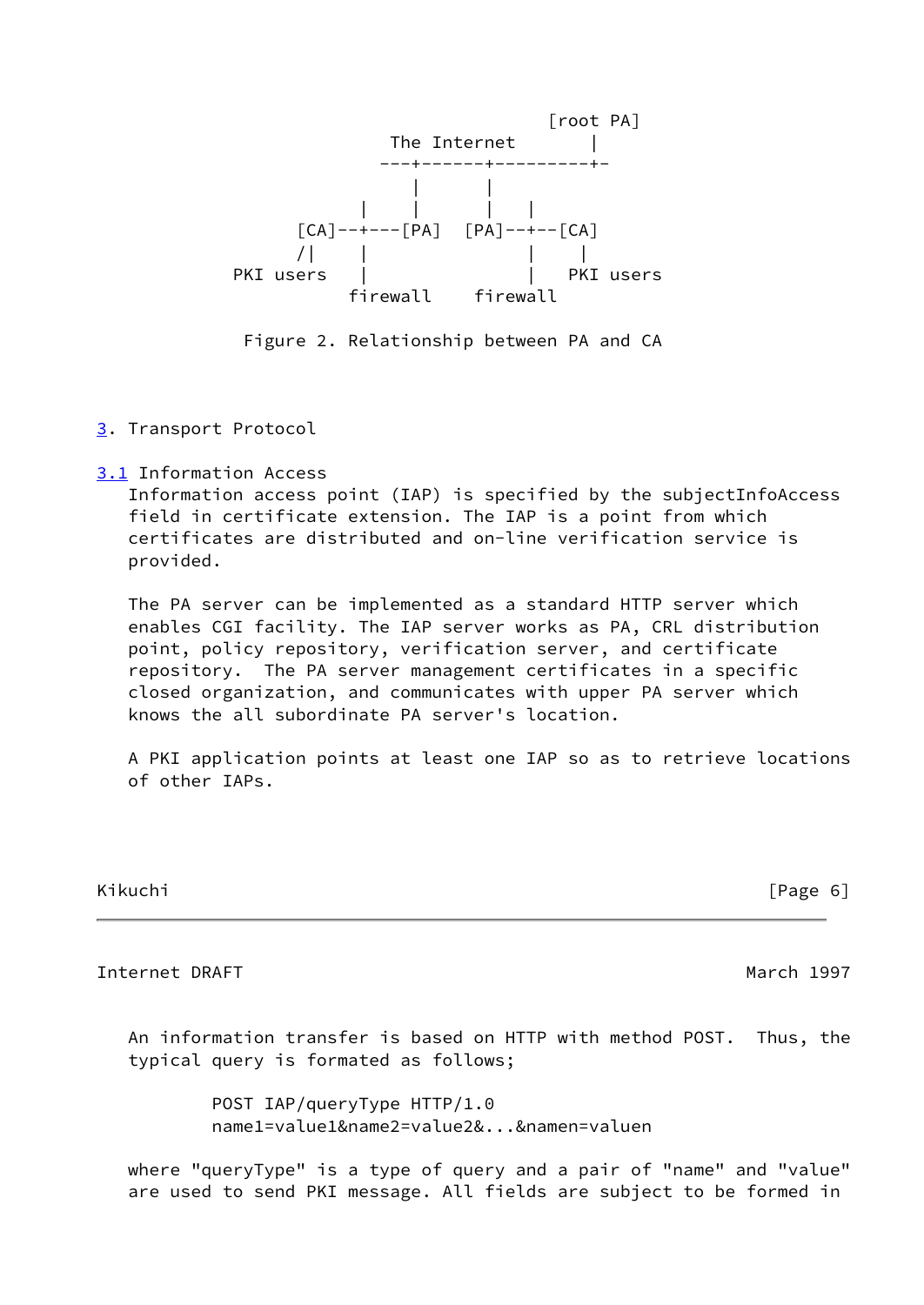standard encoding rule defined in [[HTTP\]](#page-18-1).

 HTTP/1.0 200 OK Date: Wednesday MIME-version: 1.0 Content-type: text/html <HEAD><TITLE>queryType</TITLE></HEAD> <BODY> <H3> statusCode </H3> <H1> statusMessage </H1> information </BODY>

 Where, "queryType" is the same as the type given in sending request. The "statusCode" contains a status with three digit codes. With at least one space, the "statusMessage" and "information" are interpreted in corresponding semantics. The syntax of "information" depends on the query type, and will be defined [section 5.](#page-14-0)

<span id="page-7-0"></span>[3.2](#page-7-0) Type of Query

This document defines the followings query types.

 1. certreq 2. revokereq 3. lookupreq 4. verifyreq

<span id="page-7-1"></span>[3.2.1](#page-7-1) Initial Registration type "certreq"

 Type "certreq" is used for sending certification request to CA. This query may be used only if the PA works as CA or has some means to relay the request to the corresponding CA. The certreq request shall be sent with some of the following pairs of name and value.

| Organizational unit |
|---------------------|
|                     |

Internet DRAFT March 1997

ou2 Organizational unit 2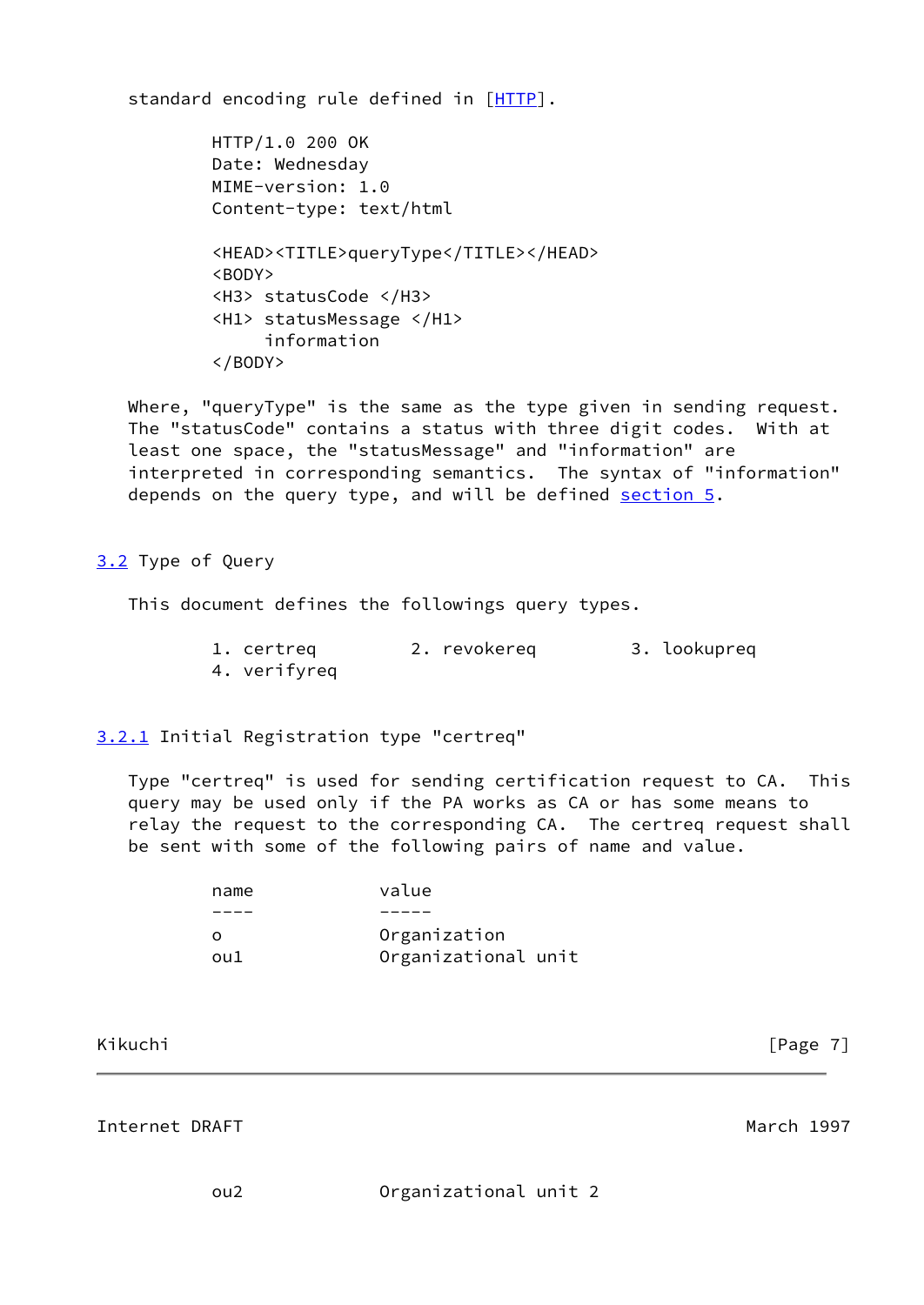| ou <sub>3</sub> | Organizational unit 3                   |
|-----------------|-----------------------------------------|
| ou4             | Organizational unit 4                   |
| cn.             | Common name                             |
| n               | public component of RSA cryptosystem    |
| email           | RFC822 style email address              |
| info            | URL of user's home page                 |
| key             | public key encoded in corresponding BER |
| acct            | User identification                     |
| pass            | User password                           |
| loginname       | Manager identification                  |
| password        | Manager password                        |

 The pair "o", "cn", "n", "email" are critical pairs. The name "n" implicitly identifies a modulo value when public component of 0x10001 is used in RSA cryptosystem. Otherwise, name "key" shall be used to convey public key information which is encoded in the corresponding BER rule. Either of "n" and "key" must be given. The "acct" and "pass" may be used for user authentication. If these pairs are missing, the response shall contain the other pairs as hidden attribute and be used as confirmation of user information. Alternatively, the "loginname" and "password" may be used by the CA manage.

The response consists of statusCode, statusMessage and information.

|     | statusCode statusMessage | information                                                  |
|-----|--------------------------|--------------------------------------------------------------|
|     |                          |                                                              |
| 200 | "accept your request"    | the issued certificate<br>encoded in Base64 encoding rule.   |
| 301 | "incomplete request"     | the missing pair<br>and the other information                |
| 302 | "duplicate request"      | the certificate has already been<br>issued.                  |
| 303 | "reject your request"    | any other reason why the request<br>failed.                  |
| 304 |                          | "service not available" the PA does not accept this request. |

## <span id="page-8-0"></span>[3.2.2](#page-8-0) Certificate Revocation "revokereq"

 The "revokereq" is a request to revoke a certificate. To prevent malicious PKI user from revoking other's certificate, this request should be sent with a proof of possession of the secret key. The simplest way is to use conventical application that supports digital signature.

name value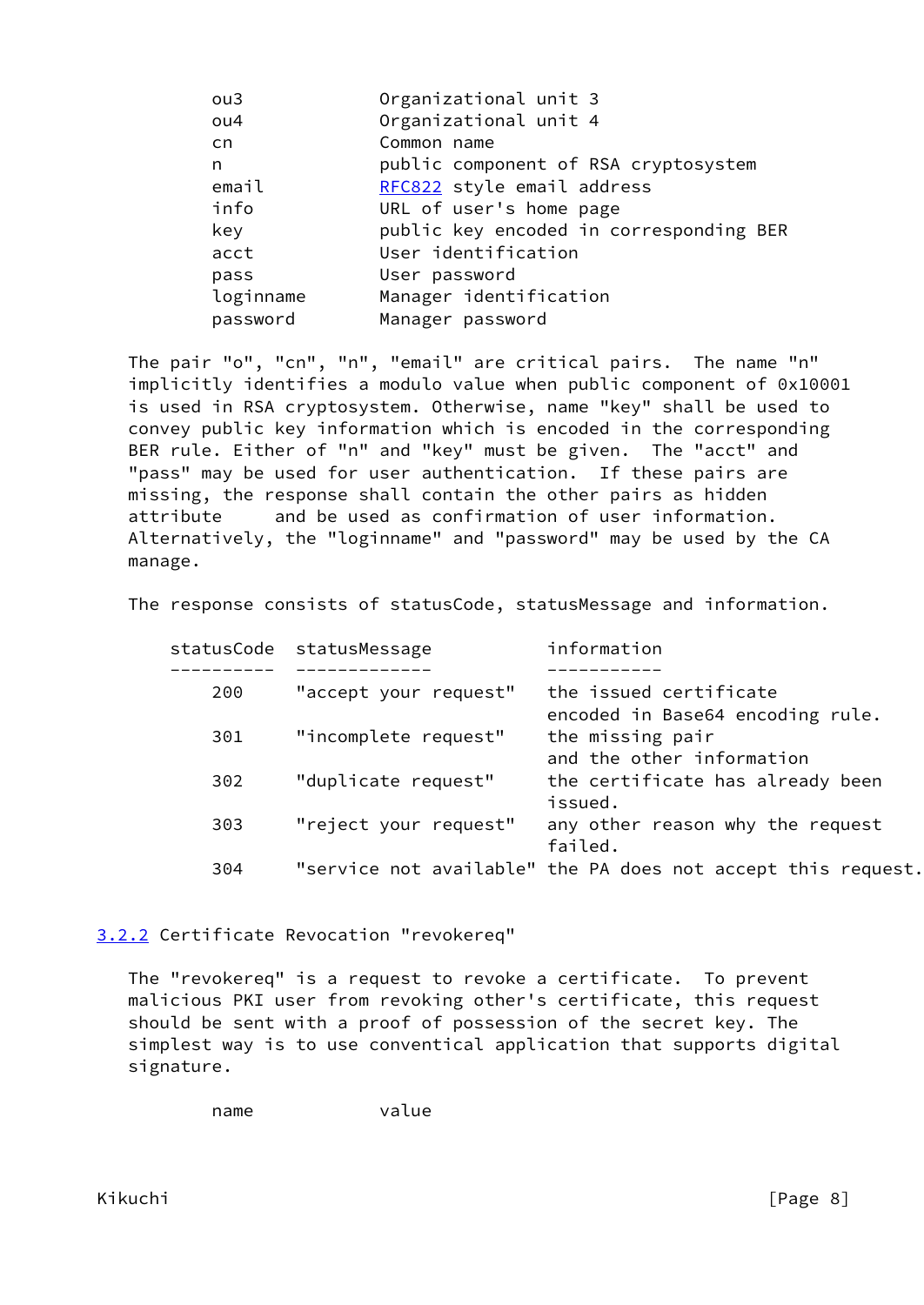Internet DRAFT March 1997

| sig        |                       | digitally signed revocation message                          |
|------------|-----------------------|--------------------------------------------------------------|
| statusCode | statusMessage         | information                                                  |
| 200        | "accept your request" | nothing (the certificate is revoked)                         |
| 301        | "invalid signature"   | nothing                                                      |
| 302        | "duplicate request"   | nothing (the certificate has already<br>been revoked)        |
| 303        | "reject your request" | any other reason why the request<br>failed.                  |
| 304        |                       | "service not available" the PA does not accept this request. |

<span id="page-9-0"></span>[3.2.3](#page-9-0) Certificate Distribution "lookupreq"

 The "lookupreq" type is used for retrieving and searching certificate, CRLs, and any other information. The PA server may forward a request to other PA server when it does not has sufficient information to response to the request.

Certificate is identified by either of the following names;

a. email address b. Distinguished Name

 Both identifiers must be fully specified because a substring matching rule might violate a privacy issue when the PA is the outside of firewall. The lookup query is sent with the following pairs of names and value.

| name   | value                                     |
|--------|-------------------------------------------|
|        |                                           |
| o      | Organization                              |
| ou1    | Organizational unit                       |
| ou2    | Organizational unit 2                     |
| ou3    | Organizational unit 3                     |
| ou4    | Organizational unit 4                     |
| cn.    | Common name                               |
| dn     | subject/CA Distinguished Name.            |
| email  | subject/CA email address                  |
| object | "policy" (policy description and mapping) |
|        | "cert" (CA or subject certificate)        |
|        | "crl"<br>(CA CRL)                         |

 The pairs of "o", "ou1", "ou2", "ou3", "ou4", and "cn" specify intend distinguished name. Alternatively, the "dn" pair may be used to specify distinguished names. When the specification is incomplete,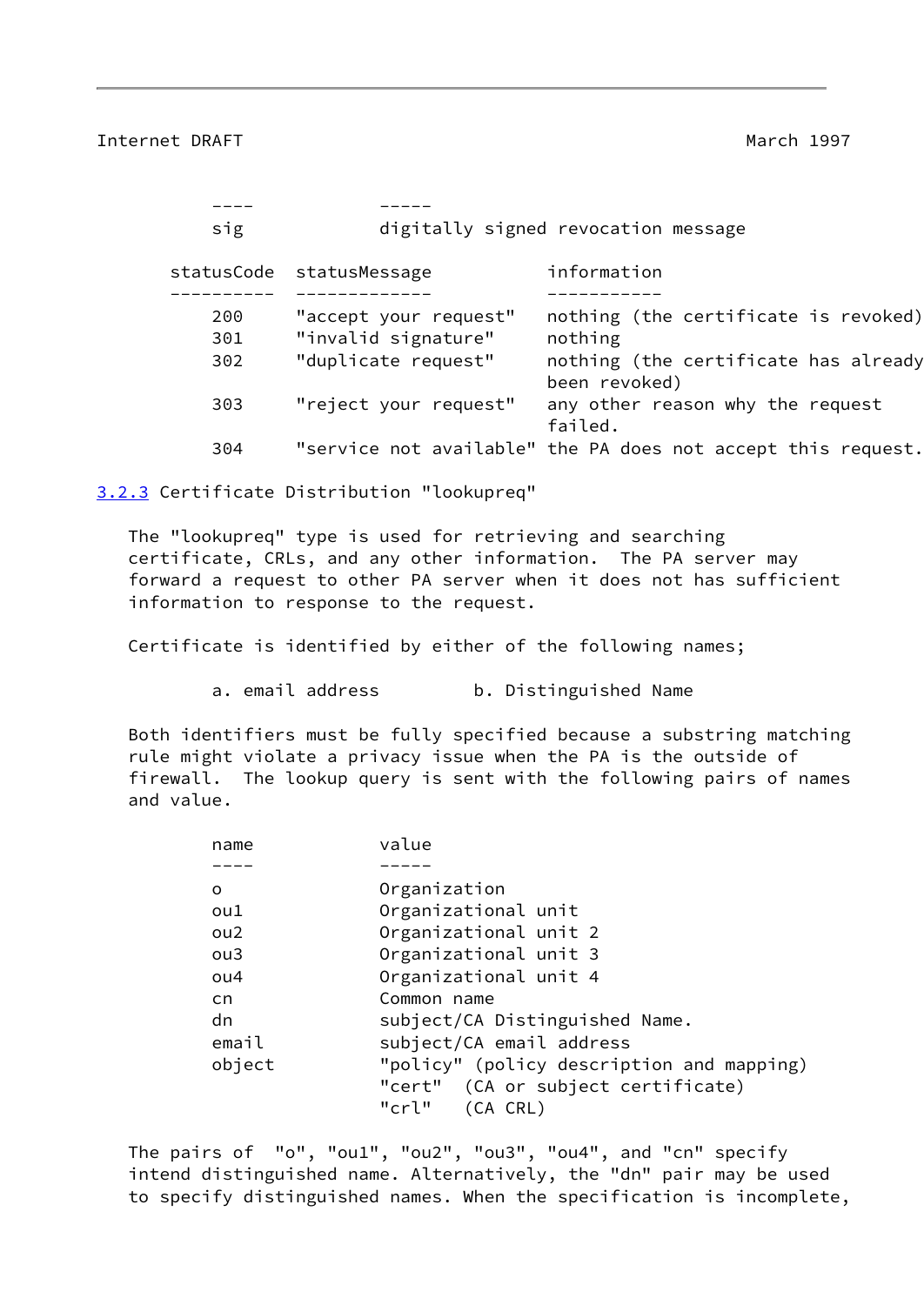the PA may reject it for privacy issue or accept it as substring matching. Whether the request is for subject or for CA can be

Kikuchi [Page 9]

## Internet DRAFT March 1997

 identified by the distinguished name. For example, a distinguished name containing "cn=Authority" is a request for CA, otherwise for subject. The "object" specifies what information is required and takes "cert" in default. For instance, a request with "object=crl" is equivalent to the request by crlDistributionPoint extension.

The response consists of statusCode, statusMessage and information.

|                   | statusCode statusMessage           | information                                                                                                                 |
|-------------------|------------------------------------|-----------------------------------------------------------------------------------------------------------------------------|
| 200               | "accept your request"              | the certificate, policy or CRL<br>encoded in Base64 encoding rule.                                                          |
| 301<br>302<br>303 | "revoked"<br>"reject your request" | the reason of revoked<br>the reason why the request failed.<br>"service not available" the PA does not accept this request. |

## <span id="page-10-0"></span>[3.2.4](#page-10-0) Certificate Verification "verifyreq"

 Type "verifyreq" is used for validation check of certificate. This document does not support path validation. The verifyreq request shall be sent with the following pairs of name and value.

| name    | value                                   |
|---------|-----------------------------------------|
|         |                                         |
| cert    | certificate embedded in CGI coding rule |
| certsig | certificate embedded in CGI coding rule |
| crl     | DN of intended certificate              |
| sn      | serial number of a certificate          |
| time    | GENERALIZED TIME when certificate       |
|         | should be checked to be valid.          |
|         | request originator's distinguished name |

 The "certsig" request has the PA digitally signed its response. The PKI user specify a certificate by either sending the whole certificate with "cert" or just sending "sn" when the implicit PA server can be determined. The "time" is optional pair, which means when the certificate to be examined. This option is used when one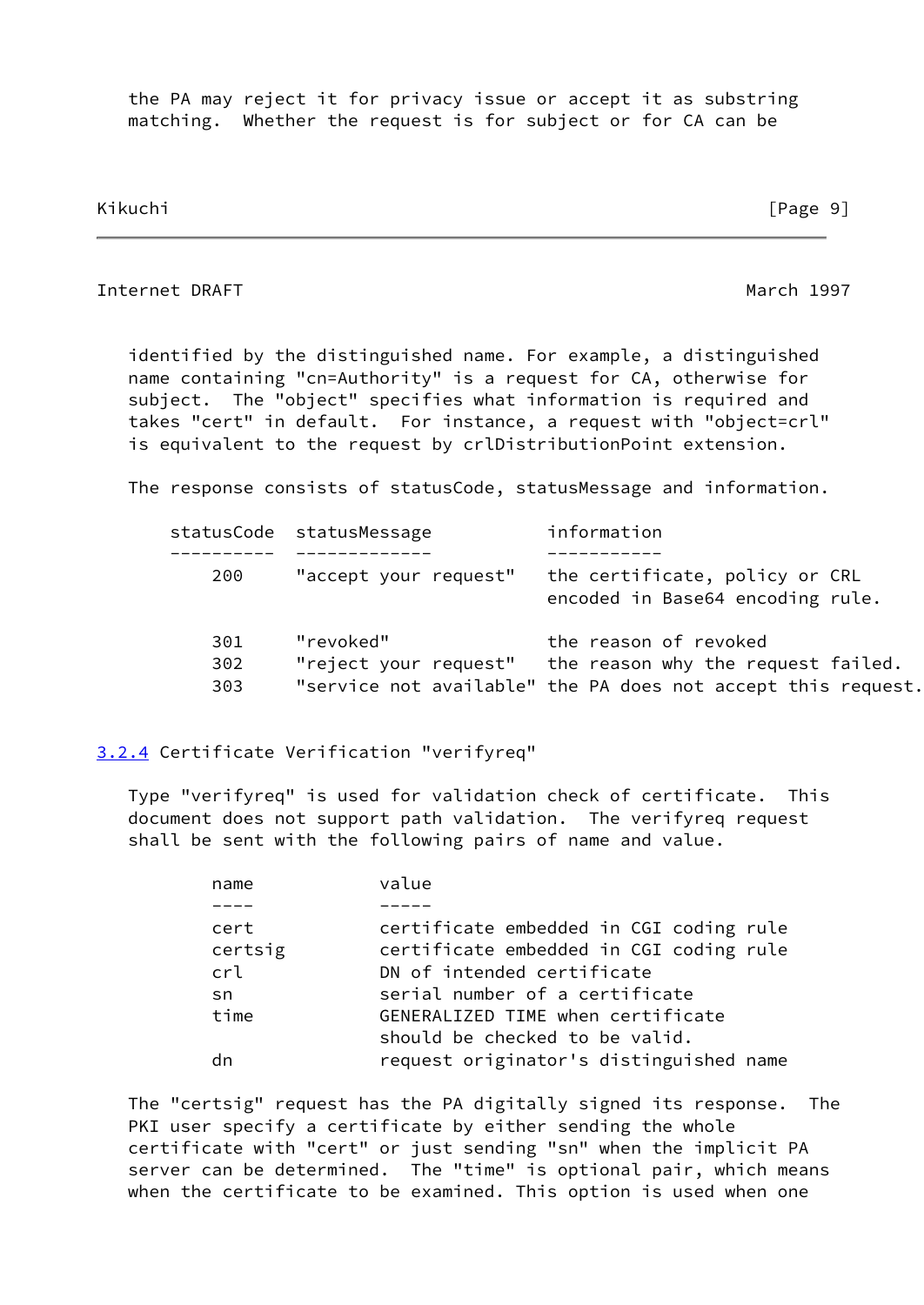wants to verify if an old message was valid at that time.

 When "cert" is specified, the certificate to be verified is embedded into the value in CGI coding rule. The "certsig" is same as the "cert" except but it responses with message integrity check code.

 When "crl" is specified, PA server only make sure if the intended certificate is already revoked.

Kikuchi [Page 10]

# Internet DRAFT March 1997

 The "dn" is used when the PA provides verification service only to restricted users.

The response of "cert" request is as follows.

|     | statusCode statusMessage | information                                                  |
|-----|--------------------------|--------------------------------------------------------------|
|     |                          |                                                              |
| 200 | "valid"                  | nothing (the certificate is valid)                           |
| 201 | "not revoked"            | nothing (the certificate is not revo                         |
| 301 | "revoked"                | the reason of revoked                                        |
| 302 | "hold"                   | the reason of hold                                           |
| 303 | "reject your request"    | any other reason why the request<br>failed.                  |
| 304 |                          | "service not avialable" the PA does not accept this request. |

 Some example of reason of revoked are such that the key was compromised, or the affiliation was changed.

<span id="page-11-0"></span>[3.3](#page-11-0) Correspondence to preceding PKI draft

 This document corresponds to PKI management protocol defined in [PKIX3]. Table 1 shows the correspondence and side effect occurred by a request.

Table 1. Correspondence of methods

| PKI method | PA method | Side effect |
|------------|-----------|-------------|
|            |           |             |
| certStatus | verify    | no          |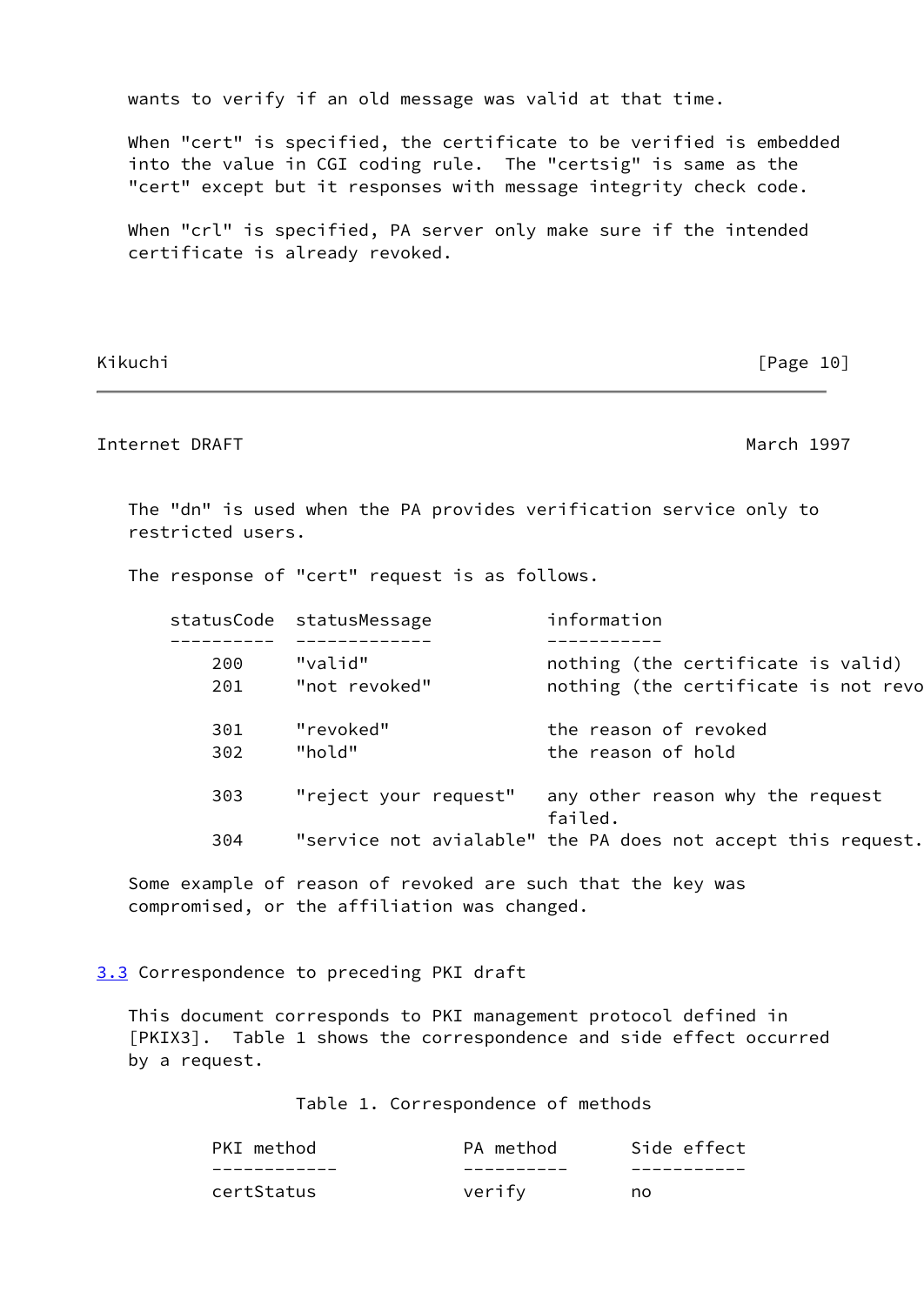| certRetrieval        | lookup    | no  |
|----------------------|-----------|-----|
| caPolicy             | lookup    | no  |
| caCert               | lookup    | no  |
| CRLDistributionPoint | lookup    | no  |
| certReq              | certreq   | yes |
| revokeReq            | revokereg | yes |

<span id="page-12-0"></span>[3.4](#page-12-0) Inter-PA Protocol

 If a request to a PA concerns information not stored in the PA, the PA shall manage to obtain it by relying the request to an appropriate PA. This section define an inter-PA transaction.

Kikuchi [Page 11]

# Internet DRAFT March 1997

## <span id="page-12-1"></span>[3.4.1](#page-12-1) PA Model

 Suppose that there are PA1, PA2 and RootPA, and PA1 has a request for retrieving information from PA2. The PA1 and PA2 does not have their locations but the access point to RootCA. There are two possibilities for PA1 to get access to PA2 (Figure 3).

 - Model 1. [referral] PA1 sends the request to Root PA (1), which then replies to PA1 with the access point to PA2 (2). PA1 sends it to PA2 again (3), and finally PA1 gets the information from PA2.

 - Model 2. [chaining] PA1 sends the request to Root PA (1), which redirects it to PA2 on behalf of PA1 (2). PA2 answers to Root PA (3), which forwards it to PA1 (4).

| +---->[RootPA]                                          | $+--->$ [RootPA] (2) ---+ |                             |
|---------------------------------------------------------|---------------------------|-----------------------------|
| $+---(2)$                                               | $+---(4)$                 | $\leftarrow$ $  +$ $\left $ |
| PA2                                                     |                           |                             |
|                                                         |                           |                             |
|                                                         | (1)  V                    | (3)  V                      |
| $\lceil PA1 \rceil$ (3)-----------> $\lceil PA2 \rceil$ | [PA1]                     | [PA2]                       |
| <------------(4)                                        |                           |                             |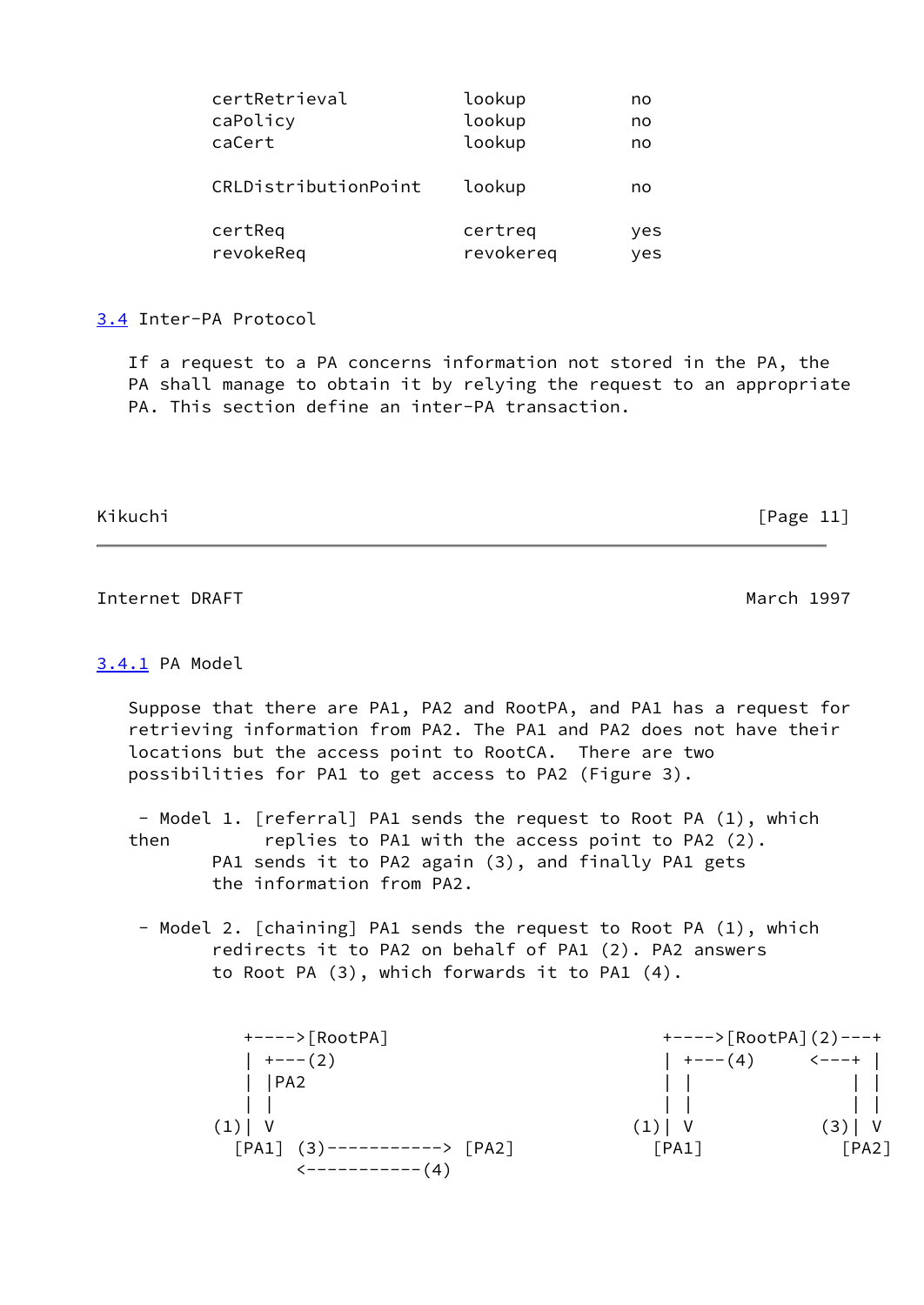## Referral **Chaining**

Figure 3. Inter-PA models

## <span id="page-13-0"></span>[3.4.2](#page-13-0) Referral Model

 To redirect a request to another PA server, the root PA responds to the requester with the following HTTP redirect message consisting HTTP header and HTTP body.

 HTTP/1.0 302 Found Date: Monday, 20-Jan-97 13:33:29 GMT Server: NCSA/1.1 MIME-version: 1.0 Location:<http://xxx.yy:zz/method> Content-type: text/html

 <HEAD><TITLE>Document moved</TITLE></HEAD> <BODY><H1>Document moved</H1> This document has moved <A HREF="http://xxx.yy:zz">here</A>.<P> </BODY>

Kikuchi [Page 12]

#### Internet DRAFT March 1997

 Where the URL "http://xxx.yy:zz/method" specified by the Location HTTP header provides information where the query to be sent next. This is a control message used in the standard HTTP transaction [\[HTTP](#page-18-1)].

 The root PA must respond with either correct PA location or error message to mean that there is no certificate. To do this, all correspondences between identifiers and IAP locations should be notified by the root PA.

 In this model, PKI application or PA must support HTTP redirect message. Each round trip time is short, but PA has to send the same query to several servers.

<span id="page-13-1"></span>[3.4.3](#page-13-1) CGI Chaining Model

To implement CGI chaining model, the CGI script in root PA produces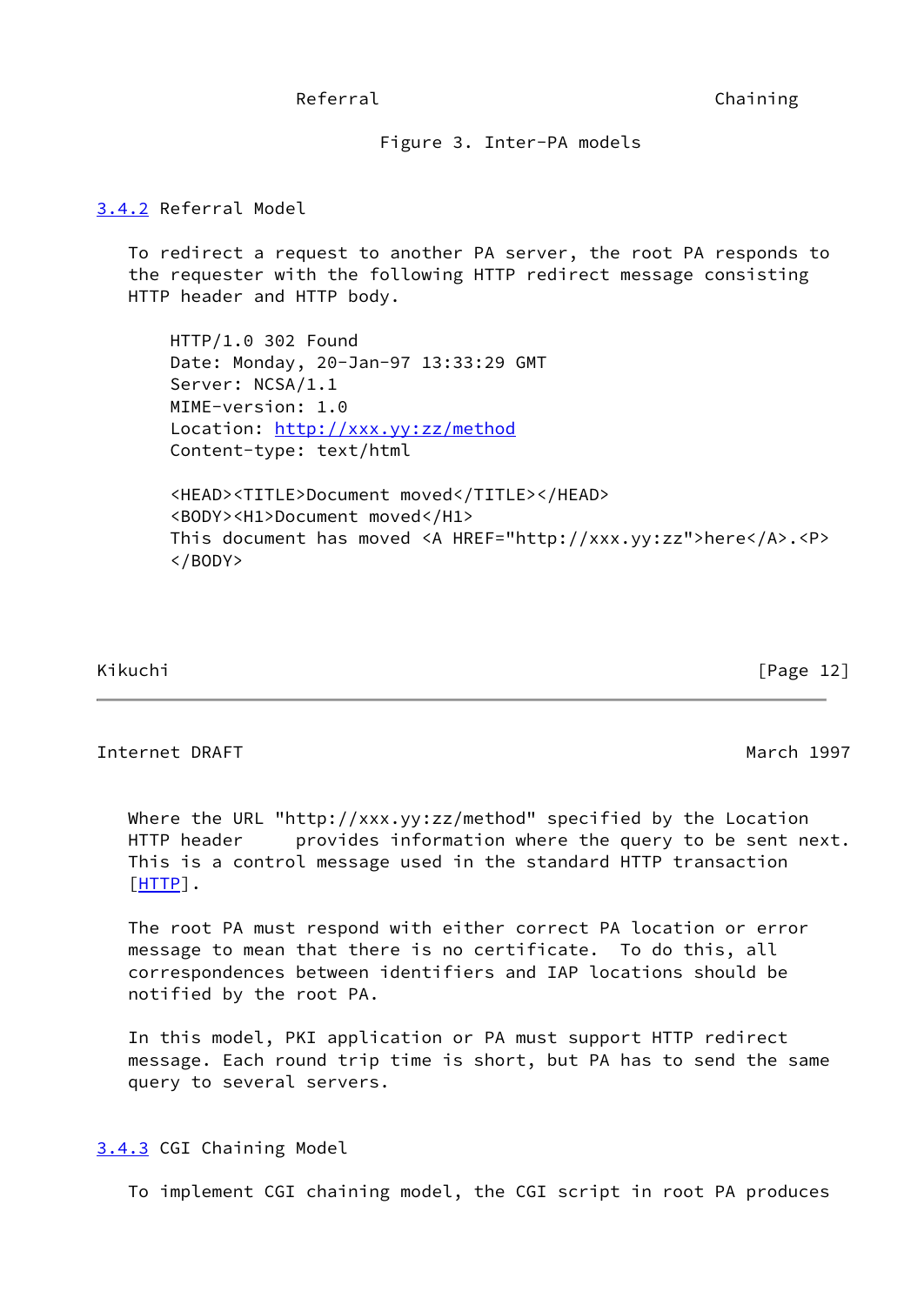an extra CGI message before it responds to the request originator.

 The request originator, PA1 or PKI application, does not have to send request many times, but have to wait longer time than that of referral model. According to [\[Mine](#page-18-2)], the estimated total round trip time is less than that of the referral model. Since PA communicates with a particular PA, the access control at firewall can be easily set up.

<span id="page-14-1"></span>[4](#page-14-1). Security Consideration

## <span id="page-14-2"></span>[4.1](#page-14-2) Confidentiality of transaction

 To prevent message from being eavesdropped, secure communication channel such as SSL shall be used. Especially, initial registration process is critical to eavesdropping. Since user authentication is checked by "uid" and "passwd", a client software is not required to have its own certificate. Under the assumption, PKI message protection proposed in [PKIX3] need not here.

## <span id="page-14-3"></span>[4.2](#page-14-3) Non-Repudiation

 The verify request supports the time to be checked and digitally signed response. This can avoid a message sender from denying the message. To enable this service, any PA must manage all certificates which it has already issued, including revoked certificates.

Kikuchi [Page 13]

Internet DRAFT March 1997

## <span id="page-14-4"></span>[4.3](#page-14-4) Privacy

 In the lookup request, the support of substring matching facility may distribute private information to outsiders, and thereby may be used for sending an advertisement via email.

<span id="page-14-0"></span>[5](#page-14-0). ASN.1 encoding rule in HTML

<span id="page-14-5"></span>[5.1](#page-14-5) Definition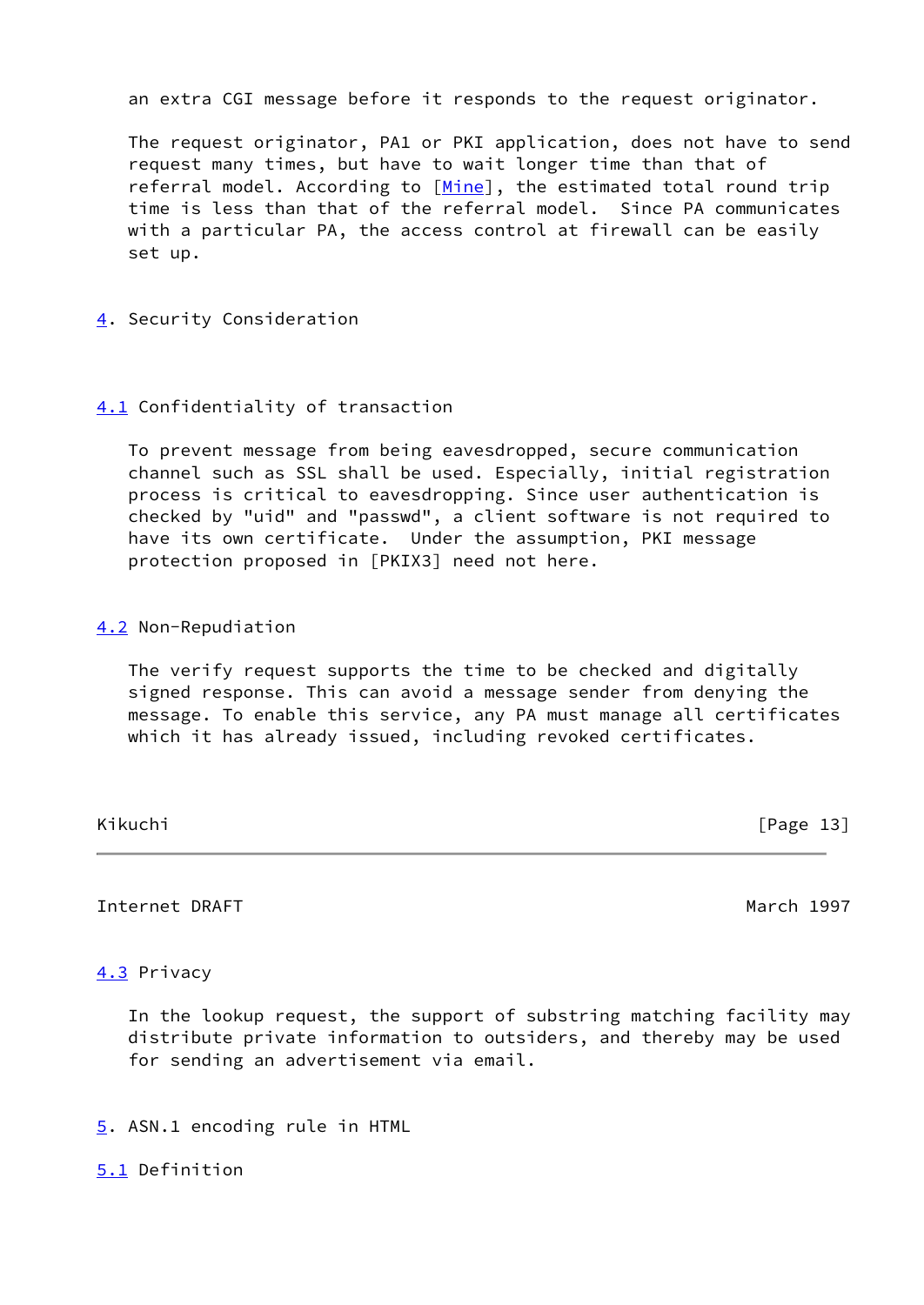A certificate management protocol is defined in ASN.1 syntax in [PKIX3]. The BER is not human readable but is better for security enhancements such as an integrity checking, whereas the ASCII text is human readable but not suitable for machine processing. Therefore, this document defines ASN.1 encoding rule in HTML, which can be both human and machine readable encoding.

 In the BER, any data type is formed with three elements, tag, length, and value. Instead of the length field, the HTML encoding identifies the value field by specifying the data start tag and the data end tag. The printable string data type and UTC time type are specified by the <H3> and </H3> tag. The other data type is defined by the <H5> and </H5> tag. The structured types, SET and SEQUENCE, are defined by the <UL> tag and <OL> tag, respectively. For the inverse function of the encoding, the corresponding data tag number follows the tag name in two octet hexadecimal numbers.

 The printable string data value is represented in ASCII. The other data value is represented in hexadecimal octet string. The document does not define a means to encode bit string data. For easier implementation, this document define a set of data value encoded in Base64, which is identified by <Blockquote> and </Blockquote> tag. This notation is useful when PKI application transfers the whole certificate without interpreting the contents.

 The encoding rule allows no optional notation, no tagged type and no default value. Every data type is specified explicitly in order to for uniquely distinguishing data types.

 Table 2 shows main data type and the encoding format. Where, "n", "s" are examples of numbers and string, and "a" and "b" are of any ASN.1 data type. For example, an integer 12 is coded by "<H5 03>0C</H5>".

Table 2. HTML Encoding Rule

ASN.1 Data Type HTML Encoding

Kikuchi [Page 14]

Internet DRAFT March 1997

 --------------- -------------- BOOLEAN <H5 01> n </H5> INTEGER <H5 02> n </H5> BIT STRING <H5 03> n </H5>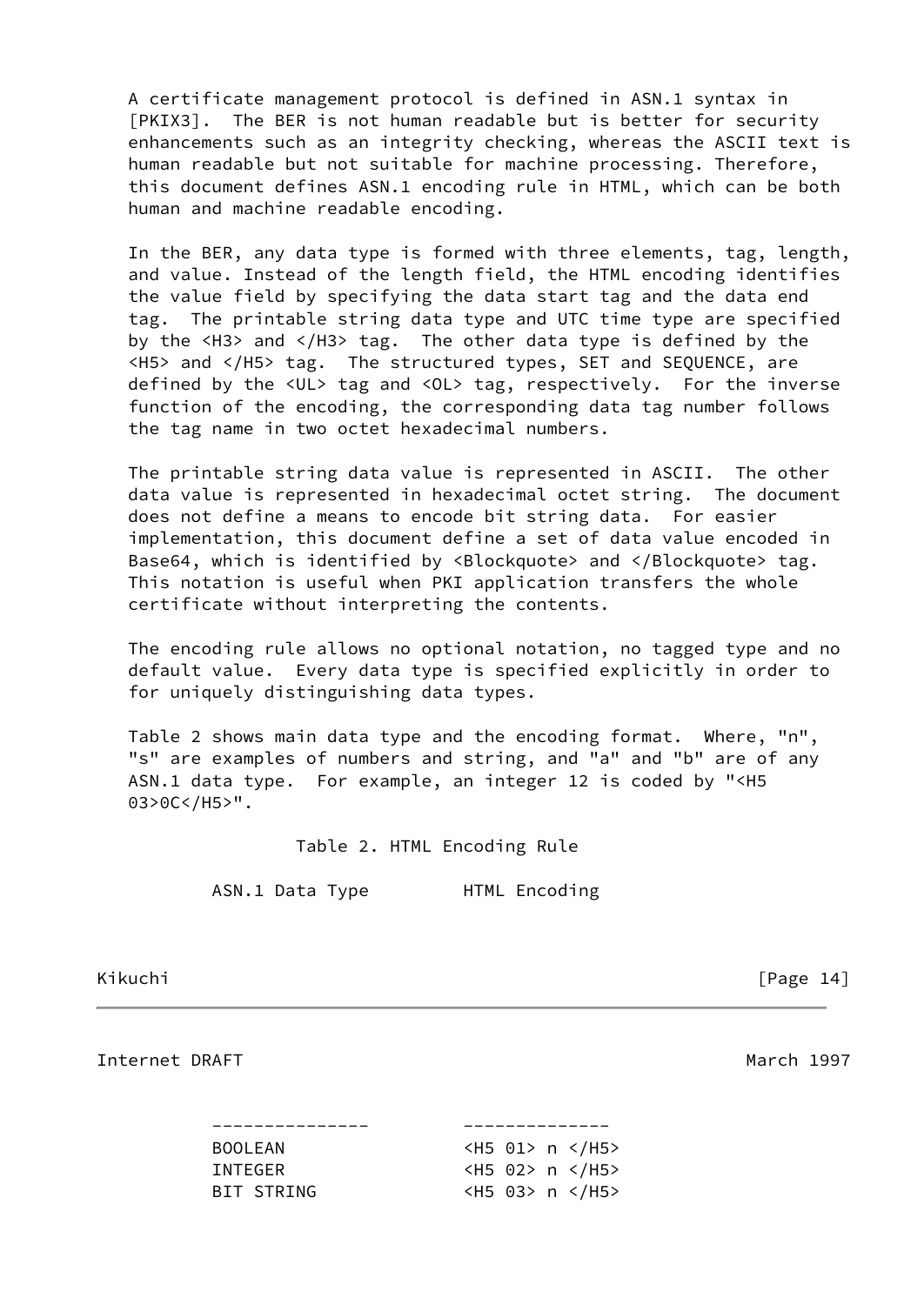```
OCTET STRING <H5 04> n </H5>
NULL <H5 05> </H5>
 OBJECT IDENTIFIER <H5 06> n </H5>
PrintableString <H3 13> s </H3>
 IA5String <H3 16> s </H3>
UTCTime <H3 17> s </H3>
GeneralizedTime <H3 18> s </H3>
SEQUENCE \{a, b\} <0L 30> <LI> a <LI> b </0L>
SET \{a, b\} <UL 31> <LI> a <LI> b </UL>
 xxx (Base64 format) <BlockQuote> xxx </BlockQuote>
```

```
5.2 Example
```

```
 A PKI message format and the corresponding encoding are as follows.
 Note that the tagged data protection and extraCerts are not omitted.
    PKIMessage ::= SEQUENCE {
      header PKIHeader,
       body PKIBody,
       protection [0] PKIProtection OPTIONAL,
       extraCerts [1] SEQUENCE OF Certificate OPTIONAL
     }
     <OL 30>
       <LI> PKIHeader
       <LI> PKIBody
       <LI> PKIProtection
      \langleLI> \langleOL 30>
                 <LI> Certificate 1
                 <LI> Certificate 2
           </0L></0L> A distinguished name consisting of countryName="JP",
 organizationName="ICAT", and organizationalUnitName="Certification
 Authority" is encoded as follows.
     <OL 30><LI>
          <UL 31><LI>
             <OL 30><LI>
                <H5 06>550406</H5><LI>
                <H3 13>JP</H3>
```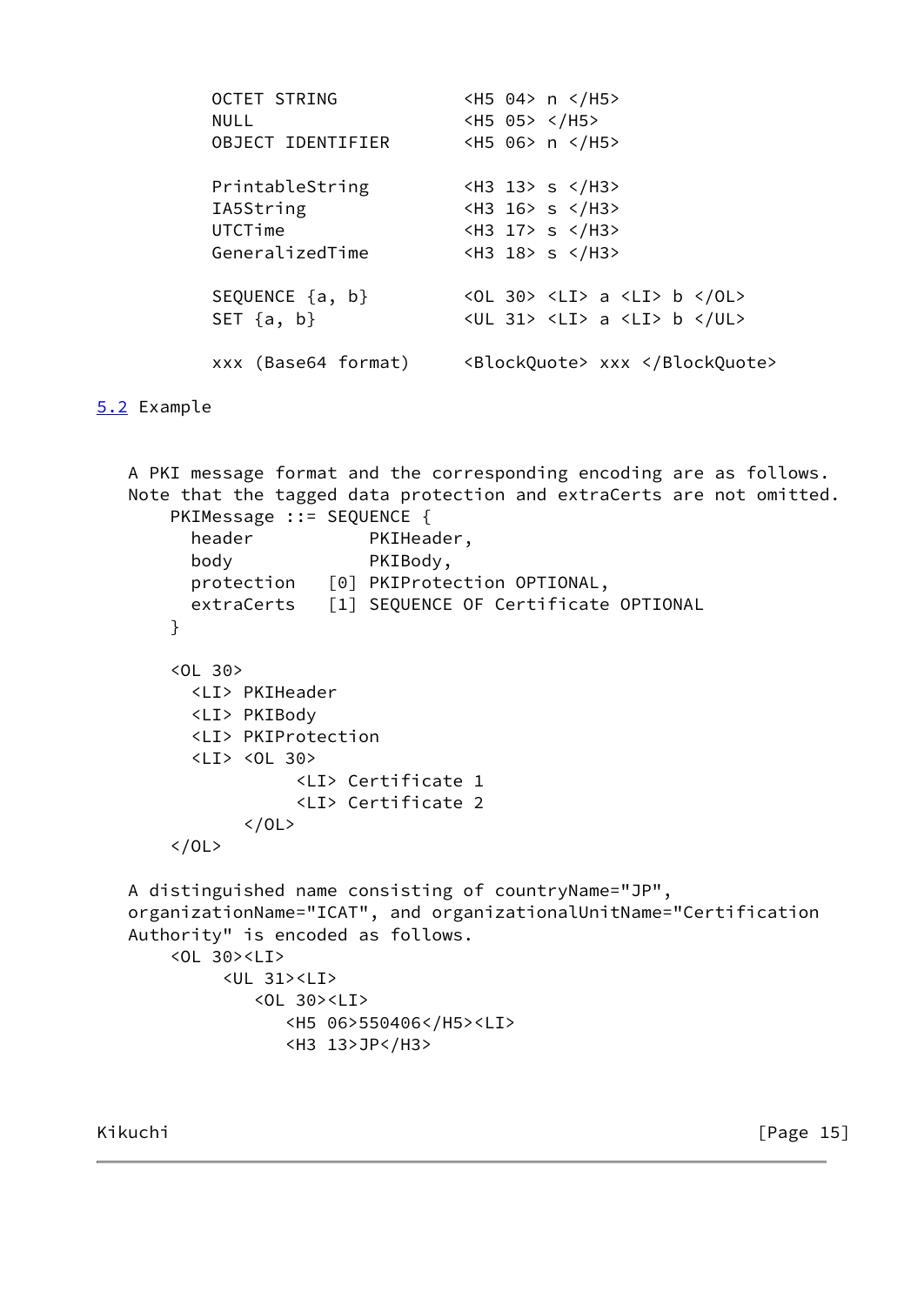```
\langle/0L\rangle\langle/UL>\langleLI>
     <UL 31><LI>
         <OL 30><LI>
             <H5 06>55040a</H5><LI>
             <H3 13>ICAT</H3>
        </0L> </UL><LI>
     <UL 31><LI>
         <OL 30><LI>
             <H5 06>55040b</H5><LI>
             <H3 13>Certification Authority</H3>
        \langle/0L\rangle\langle/UL\rangle</0L>
```
Acknowledgement

 The authors thank Mr. Ohbayashi, Mr. Kobayashi, Mr. Kuroda, Mr. Fujimoto, and Mr. Wada for their comments to this proposal. The authors also thank the other researchers joining the Initiative Computer Authentication Technology (ICAT), and the Interauth working group of WIDE project.

## Reference

- <span id="page-17-1"></span> [PKIX-1] R. Housley, et. al., "Internet Public Key Infrastructure Part I: X.509 Certificate and CRL Profile," [<draft-ietf-pkix-ipki-part1-03.txt](https://datatracker.ietf.org/doc/pdf/draft-ietf-pkix-ipki-part1-03.txt)>, December 1996
- <span id="page-17-2"></span>[PKIX-3] S. Farrell and C. Adams, "Internet Public Key Infrastructur Part III: Certificate Management Protocols," [<draft-ietf-pkix-ipki3cmp-02.txt](https://datatracker.ietf.org/doc/pdf/draft-ietf-pkix-ipki3cmp-02.txt)>, December 1996
- [RFC1422] Kent, S., "Privacy Enhancement for Internet Electronic Mail: Part II: Certificate-Based Key Management," [RFC 1422](https://datatracker.ietf.org/doc/pdf/rfc1422), February 1993.
- [S/MIME] S. Dusse, "S/MIME Message Specification: PKCS Security Services for MIME", [<draft-dusse-mime-msg-spec-00.txt](https://datatracker.ietf.org/doc/pdf/draft-dusse-mime-msg-spec-00.txt)> September 1996
- <span id="page-17-0"></span> [MOSS] S. Crocker, et. al., MIME Object Security Services, [RFC 1848](https://datatracker.ietf.org/doc/pdf/rfc1848), October 1995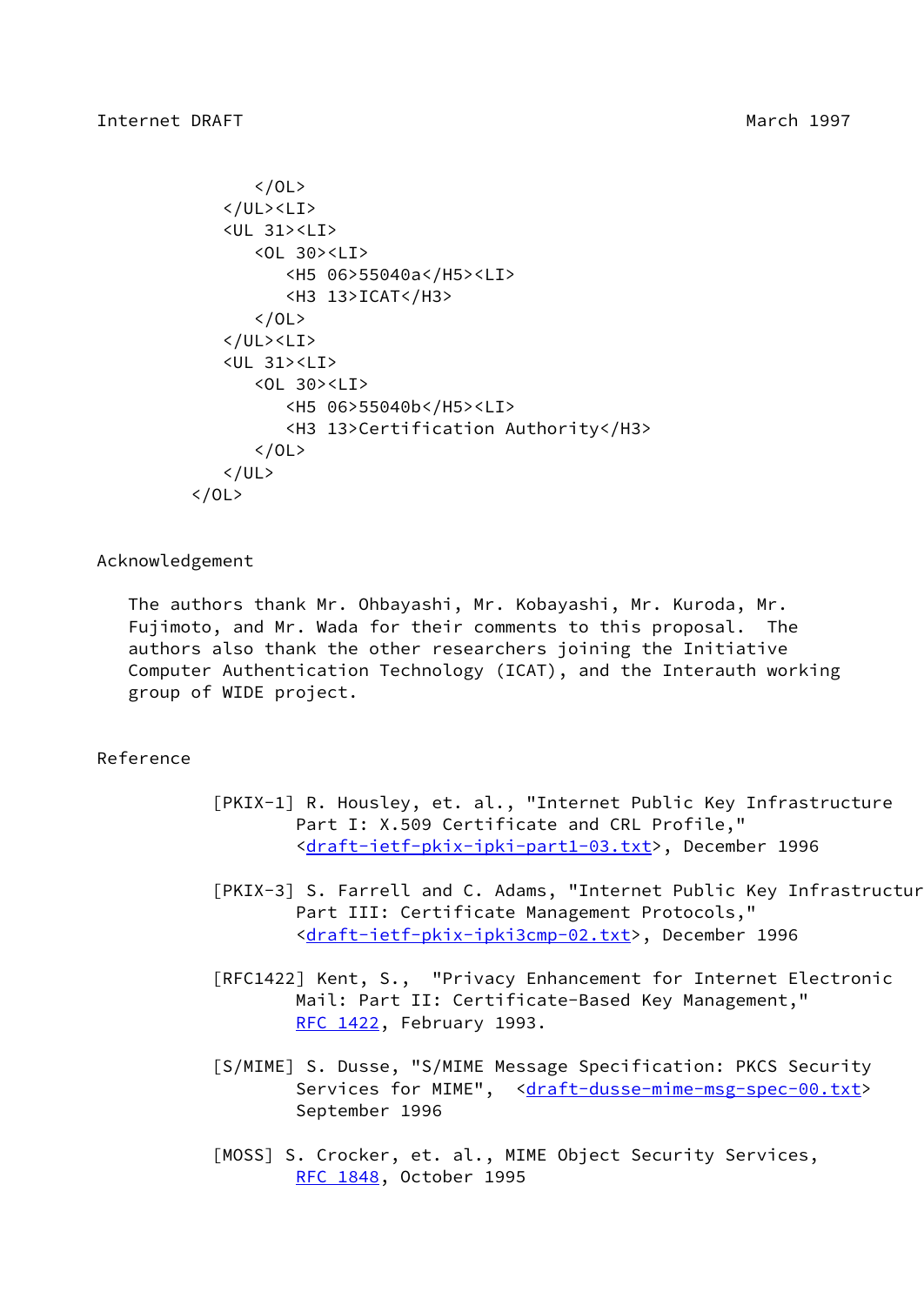<span id="page-18-1"></span>[HTTP] T. Berners-Lee, R. Fielding, H. Nielsen, "Hypertext Transfer

Kikuchi [Page 16]

<span id="page-18-2"></span><span id="page-18-0"></span>Internet DRAFT March 1997 Protocol -- HTTP/1.0", [RFC 1945,](https://datatracker.ietf.org/doc/pdf/rfc1945) May 1996 [ASN.1] B. Kaliski, "A Layman's Guide to a Subset of ASN.1, BER, and DER", <ftp://ftp.rsa.com>(layman.ps), June 1991 [Mine] M. Sakurai, et.al., A Design of Certificate or CRL Distribution Architecture between Certification Authorities, The 1997 Symp. on Cryptography and Information Security (SCIS'97), 8D, January 1997 Security Considerations This entire memo is about security mechanisms. Author Addresses: Hiroaki Kikuchi Dept. of Electrical Engineering Tokai University 1117 Kitakaname, Hiratsuka, Kanagawa 259-12, Japan kikn@ep.u-tokai.ac.jp Mine Sakurai NEC Corporation garashi bldg., 2-11-5 Shibaura, Minato-ku, Tokyo 108, Japan m-sakura@ccs.mt.nec.co.jp Hiroyuki Hattori Meiji University 1-1-1, Higashi-mita, Tama-ku, Kawasaki, Kanagawa 214, Japan hhat@isc.meiji.ac.jp Yoshiki Sameshima Hitachi Software Engineering Co., Ltd. 6-81 Onoe-cho Naka-ku, Yokohama, Kanagawa 231, Japan same@ori.hitachi-sk.co.jp